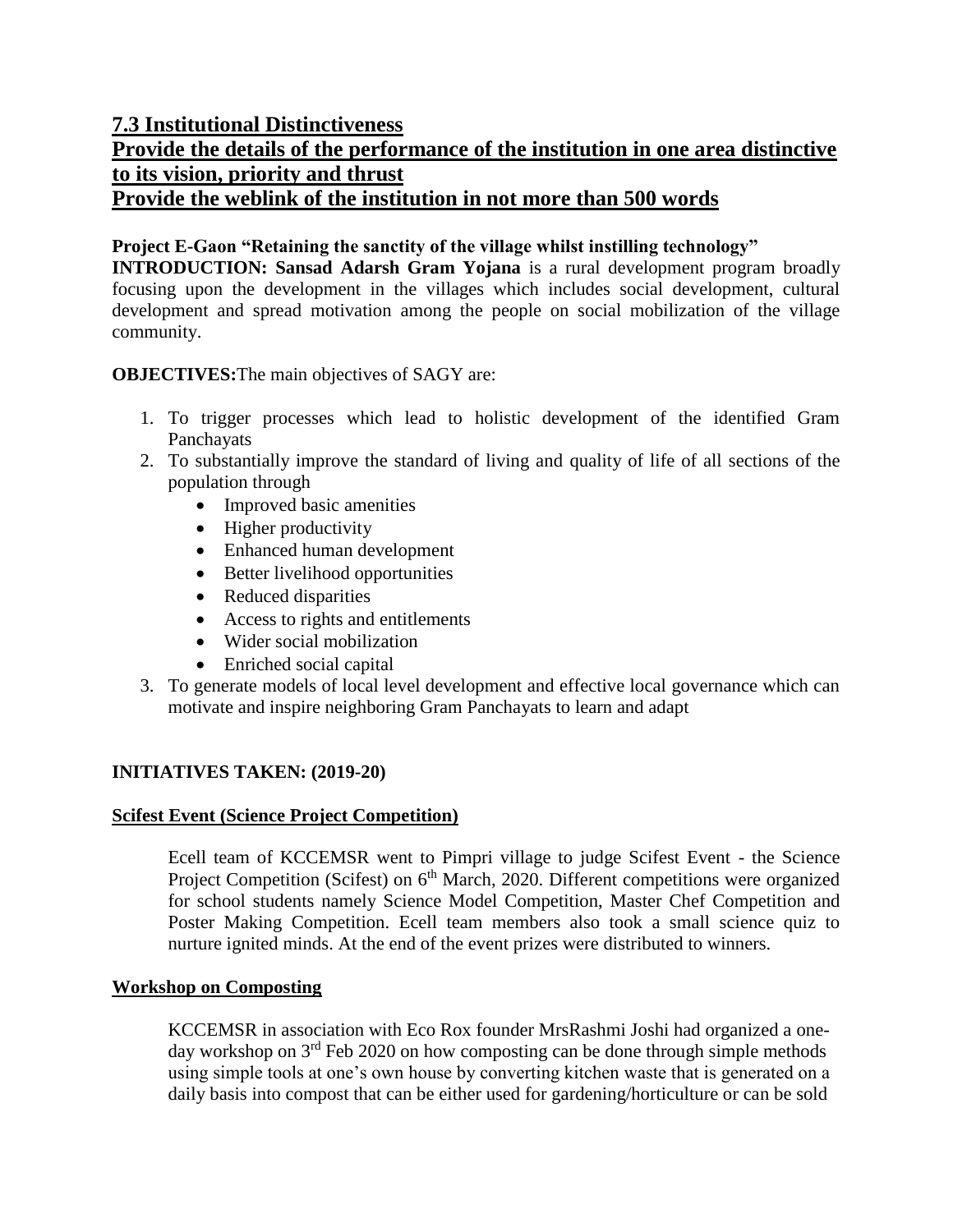off to farmers or to agriculturists. The workshop was attended by several Gram Panchayat members and villagers who enthusiastically participated and asked several questions and were happy and eager to start to generate compost at their homes. The school principal who also attended the session was happy to donate an unused Sintex tank for the cause, as there was a lot of kitchen waste generated by the school canteen which provides free lunch to the students of the Gram Panchayatschool.

### **INITIATIVES TAKEN: (2020-21)**

Workshop conducted on Basics of Electrical Wiring at Gurudiksha English School Pimpri, on 28<sup>th</sup> August 2021

Objectives:

- To educate students about Basics of Electrical Wiring
- To impart knowledge on safety and precautions to be taken when working with electrical appliances
- Demo and hands on session on Basic Electrical wiring related to 2 way, three way switching
- Demo and hands on session on safety devices such as fuse, relays, MCB's etc

A workshop with demo and hands on session was conducted for the students of Gurudiksha School, Pimpri Village about Basics of Electrical Wiring. Hands on session were provided to the students on safety devices such as fuse, relays, MCB's. Basic components were explained theoretically to the students after which they were involved in practically wiring components to understand 2 way and 3 way switching. A large group of students were made into smaller subgroups and monitored by the faculty members while they performed basic wiring models. The one day session was conducted in order to impart theoretical and practical knowledge about basics of electrical wiring, students actively participated in the same and provided good feedback about the session conducted.

#### **INITIATIVES TAKEN: (2018-19)**

#### **NSS Residential Camp**

NSS unit of KCCEMSR had organized a seven days residential camp at Pimpri, district Dahisar from 1st January to 7th January 2019.

#### **Street Play on Depression**

The Rotaract club of KCCEMSR conducted a street play about depression on the occasion of international women's day-8<sup>th</sup> March 2019. On the same day a technical workshop on Computer Assembling was also conducted by the E Cell.